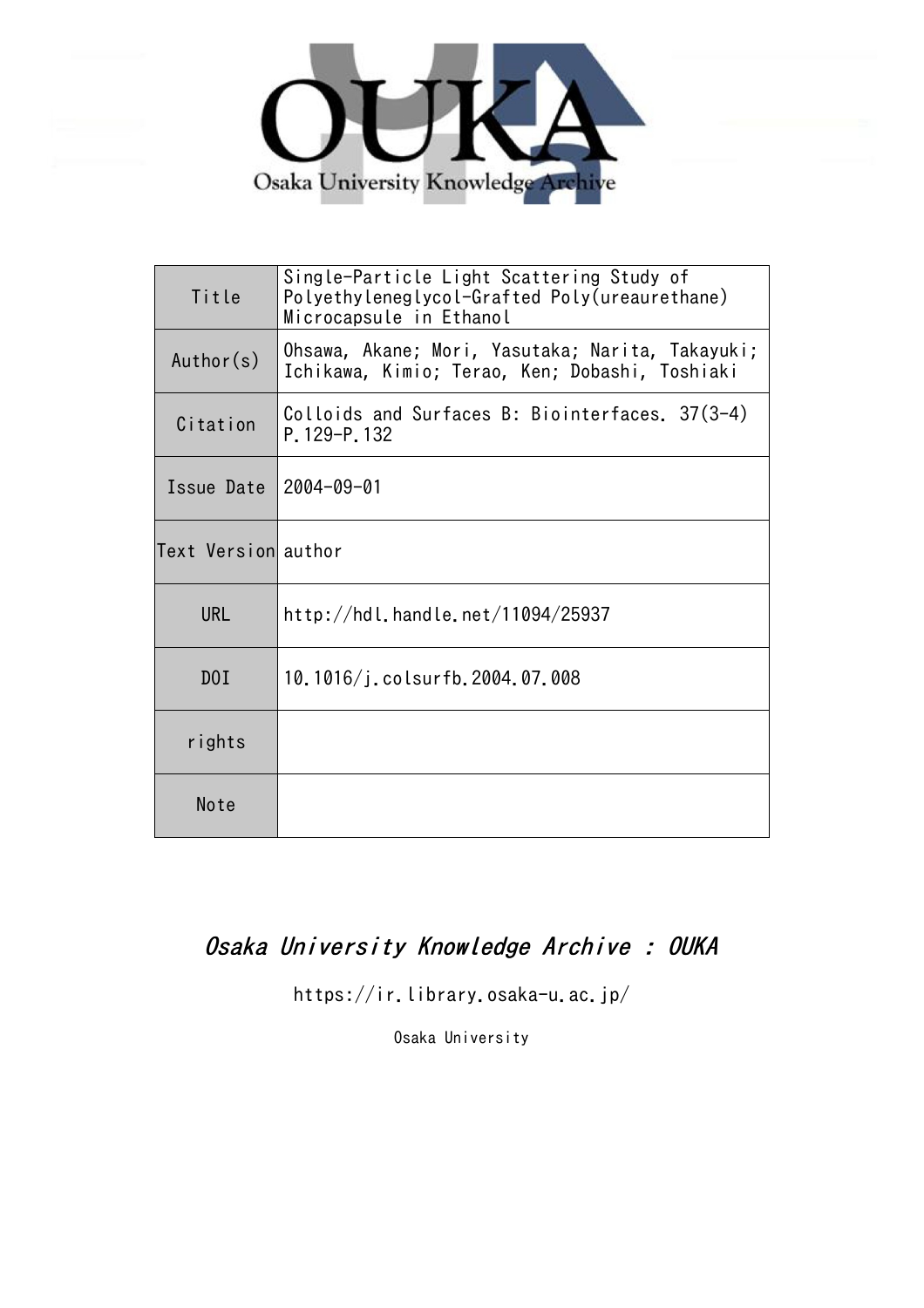# Single Particle Light Scattering Study of Polyethyleneglycol-Grafted Poly(ureaurethane) Microcapsule in Ethanol

Ken Terao,<sup>a,\*</sup> Akane Ohsawa,<sup>a</sup> Yasutaka Mori,<sup>a</sup> Takayuki Narita,<sup>a</sup> Kimio Ichikawa,<sup>b</sup> and Toshiaki Dobashi<sup>a</sup>

<sup>a</sup> Department of Biological and Chemical Engineering, Faculty of Engineering, Gunma *University, 1-5-1, Tenjin-cho, Kiryu, Gunma 376-8515, Japan.*

b  *Fujinomiya Laboratory, Fuji Photo Film Company Ltd., 200 Ohnakazato, Fujinomiya, Shizuoka 418-8666, Japan.*

\*Corresponding author. Phone:+81-277-30-1478, Fax: +81-277-30-1401 E-mail: terao@bce.gunma-u.ac.jp (K. Terao)

# **Abstract**

Microcapsules having polyethyleneglycol-grafted poly(ureaurethane) (PUU) membrane and di-2ethylhexyl phthalate core have been prepared, and the structure when they were suspended in dispersing ethanol have been studied by means of single-particle light scattering method. The PUU membrane was synthesized from monomers with aromatic functional groups (microcapsule MC110) and hexamethylene functional groups (microcapsule MC160). Because the outer and inner solvent passed through the membrane easily, the outside and inside the membrane were the same at the equilibrium state. The thickness of the wall membrane was significantly smaller than that calculated from the overall weight ratio of the wall-forming material and the core solvents. It was attributed to low affinity of PUU membranes and ethanol.

*Key Words: microcapsule, size distribution, light scattering, permeability, dispersible*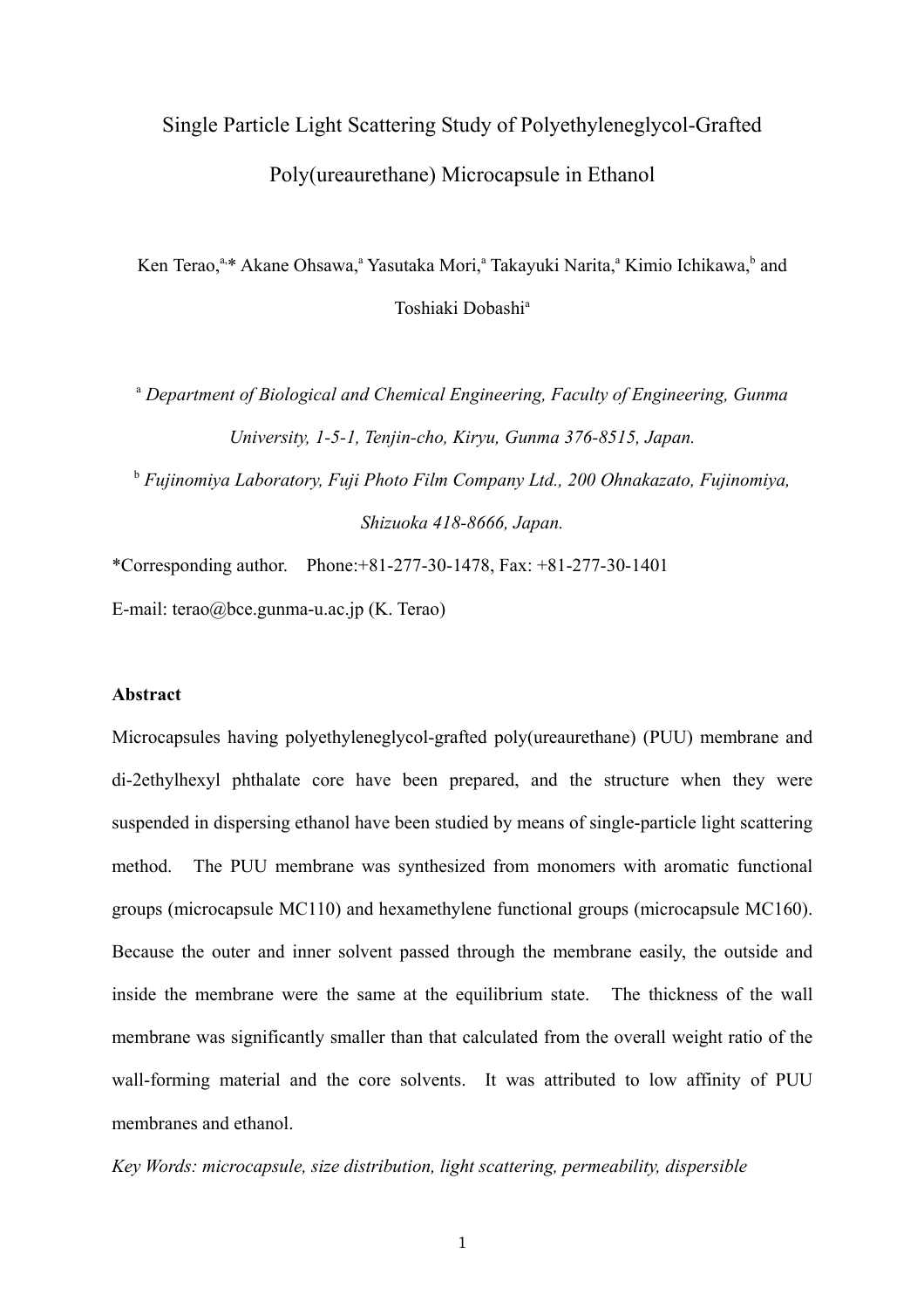### **1. Introduction**

 Poly(ureaurethane) (PUU) microcapsules are one of the most useful microcapsules manufactured from o/w emulsions by interfacial polymerization [1]. The suspension of the microcapsules in aqueous solutions are easily stabilized by a protective colloids such as copoly(vinylalchohol-vinylacetate). When the microcapsules are in contact with organic solvents, the inner oil core is gradually oozed and was replaced by the outer solvents. [2] It is expected that the microcapsules could be used as a minute reactor (microreactor) when the polymer chains confined in the microcapsule core were reacted with a reagent penetrating there because only low molecules pass through the wall membrane. Indeed, the diffusion coefficient of dye molecules depended strongly on the molecular size of the dye. [2(d)] If the microcapsules could be dispersed in organic solvents, applications as a microreactor would be extended to a variety of fields. However, it is difficult to disperse the microcapsules in non-aqueous solutions and protective colloids result in complicated effects in organic solvents, frequently. [3] Recently, Wakata and Ichikawa devised a PUU microcapsules with polyethylene glycol (PEG) chains on the surface. [4] We found that this microcapsule could be dispersed not only in water but also in a kind of organic solvents. It is interesting to study the structure of the microcapsules and the permeability characteristics of the microcapsule membrane in organic solvents as a first step to apply PUU microcapsules as microreactors shown in Fig. 1. The single particle light scattering technique is appropriate for determining the structure of the microcapsule, because this technique simplifies the complications that comes from a polydisperse system. [5] In this study, we prepared two kinds of PUU microcapsules dispersed in ethanol, determined both the thickness and the outer diameter of the microcapsules and evaluated the permeability characteristics of the wall membranes.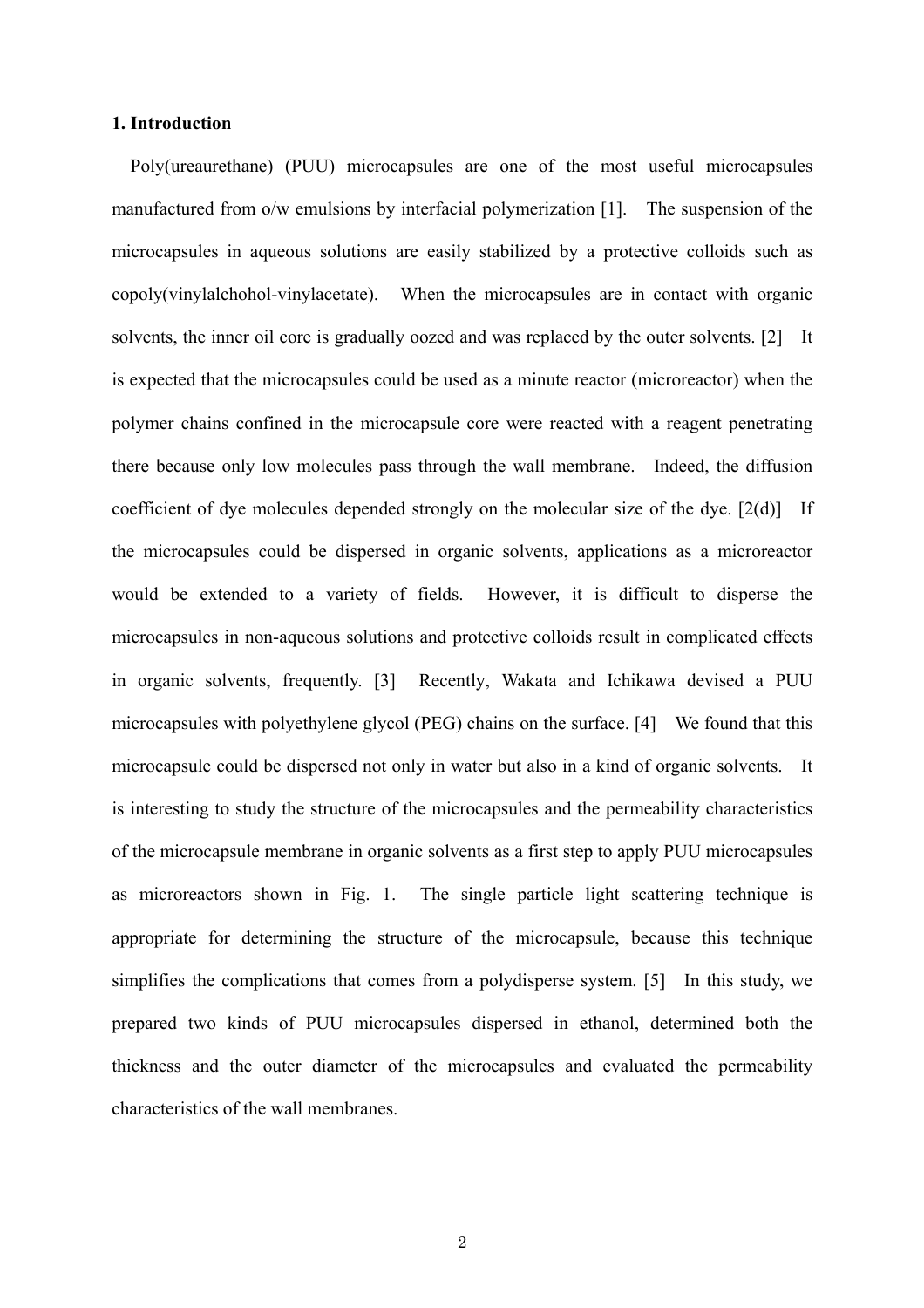#### **2. Materials and Methods**

### *Preparation of a Microcapsules*

 An adduct of trimethylolpropane carbamate with xylylene diisocyanate (TCXDI) and polyethylene glycol monomethyl ether (PEGME) was obtained as follows. 35 g of PEGME (average molecular weight: 5,000, Polyscience) dried in vacuum over night were dissolved into 35 cm<sup>3</sup> of dried acetonitrile (Kanto) adding 4 g of molecular sieves 4A. After the mixture was stirred for 3 hours under dry nitrogen, 40 g of Takenate D110N (70  $\sim$  80% ethyl acetate solution of TCXDI, Mitsui Takeda Chemical Co.) and 0.16 cm<sup>3</sup> of Tin(II) 2ethylhexanoate (Wako) was added to the mixture. The resultant mixture was stirred at room temperature for an hour and at 50°C for 3 hours in order to complete the reaction.

 1.0 g of the mixture obtained and 1.0 g of Takenate D110N were added to 3.0 g of ethyl acetate (Wako) with 1.0 g of di-2-ethylhexyl phthalate (DOP, Wako). After stirring, we added 10 g of pure water and immersed vigorously at 5,000 rpm for ten minutes by using an emulsifier (Excel Auto, Nihon Seiki Co.). The emulsion was stirred at 40°C for 4 h. It was confirmed that the most part of acetonitrile and ethyl acetate were evaporated in this process. The microcapsules thus manufactured is, hereafter, designated as MC110. A part of the chemical structure of the microcapsules is illustrated in Fig. 2. In the present synthesis, the mol ratio of TCXDI to PEGME was about 25 and the volume ratio  $\phi$  of DOP to the wallforming materials was roughly estimated to be 1.30 using the densities of DOP and PUU membrane being 0.981 and 1.30, respectively. [6]

 Another microcapsules were prepared in the same manner as described above except for the following conditions. Instead of Takenate D110N, Takenate D160N (70  $\sim$  80% ethyl acetate solution of trimethylolpropane, carbamate with hexamethylene diisocyanate, TCHDI) gifted from Marubeni Chemix Co. was used. The adduct of Takenate D160N and PEGME was prepared from 20g of Takenate D160N, 40 cm<sup>3</sup> of acetonitrile, and 20 g of PEGME with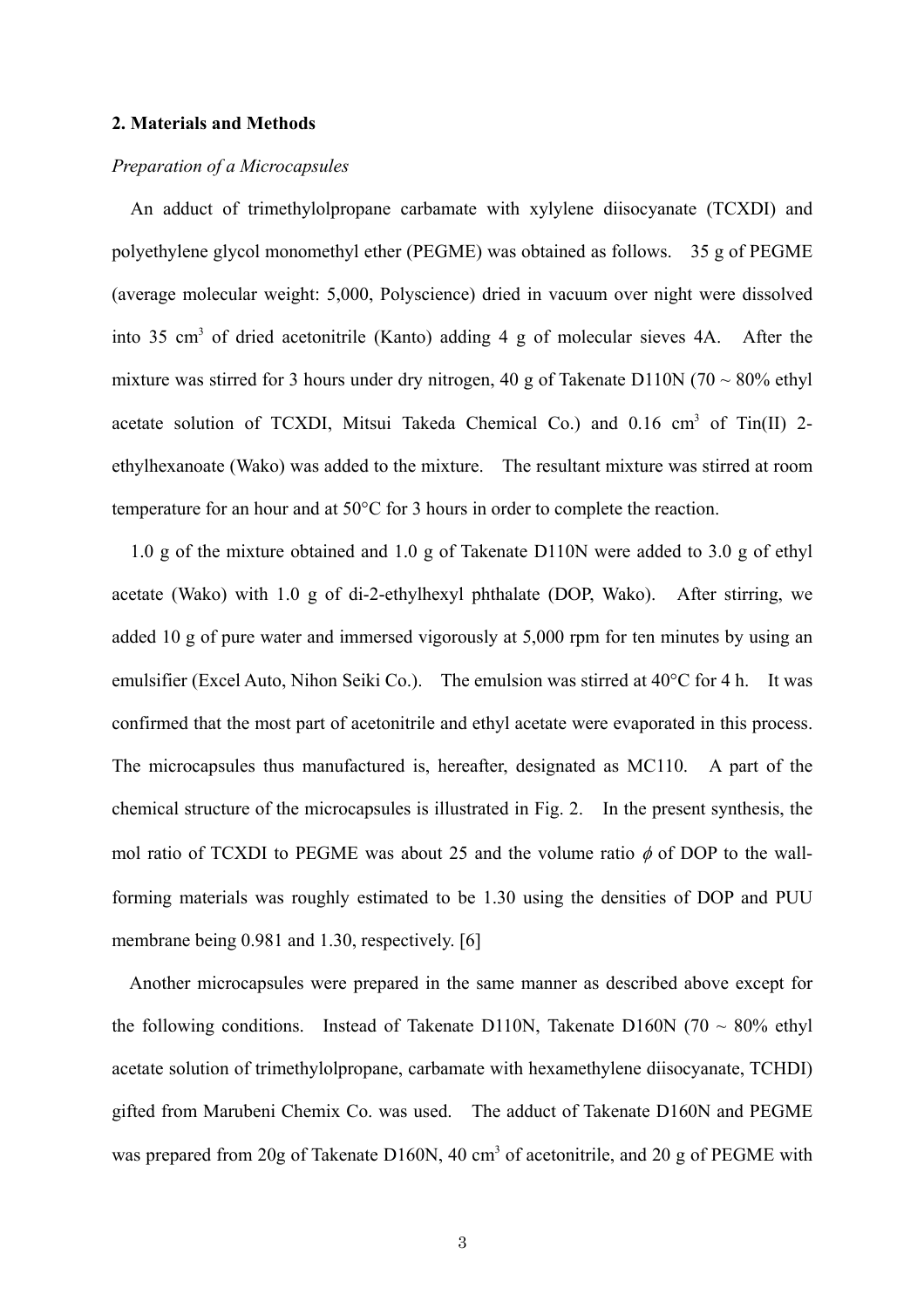stirred at 60°C for 22 h. The emulsion obtained was stirred at 50°C for 12 h after the emulsification. However, the surface of the suspension was covered with a thin film. This phenomenon suggests that some colloids were broken during the stirring and the colloids formed the film. The microcapsule made from Takenate D160N is designated as MC160.

#### *Characterization Methods of microcapsules*

 20 µl of the microcapsule suspensions was poured into 10 ml in methanol (MeOH), ethanol (EtOH), acetonitrile (Ac), tetrahydrofuran (THF), or 2-propanol. The suspension was centrifuged to obtain the supernatant after soaking in 30 ml of the same organic solvent. The absorbance of the supernatant solution at 274 nm wavelength did not depend on the soaking time after three days. Thus, we regarded the absorbance of the supernatant solution obtained after soaking for three days as the equilibrium value. The release ratio defined by the weight ratio of DOP in the microcapsule core before and after soaking in organic solvents was estimated from the absorbances. The size distribution for each microcapsule was estimated from micrographs and about  $500 \sim 1,000$  droplets (about 10 pictures) were counted in each run.

 Single-particle light scattering measurements were carried out at 632.8 nm wavelength for MC110 and MC160 in EtOH with a laboratory made light scattering apparatus [7] and the thickness and the outer diameter of an arbitrarily chosen microcapsule were estimated. Each relative scattering intensity *I* was determined as a function of scattering angle  $\theta$  or the magnitude of the scattering vector  $q$  [=( $4\pi/\lambda$ ) sin<sup>2</sup>( $\theta$ /2)] with  $\lambda$ ' being the wavelength of the light in the medium. For the spherical shells, the particle scattering function  $P(q)$  which is proportional to  $I(q)$  is expressed as [8]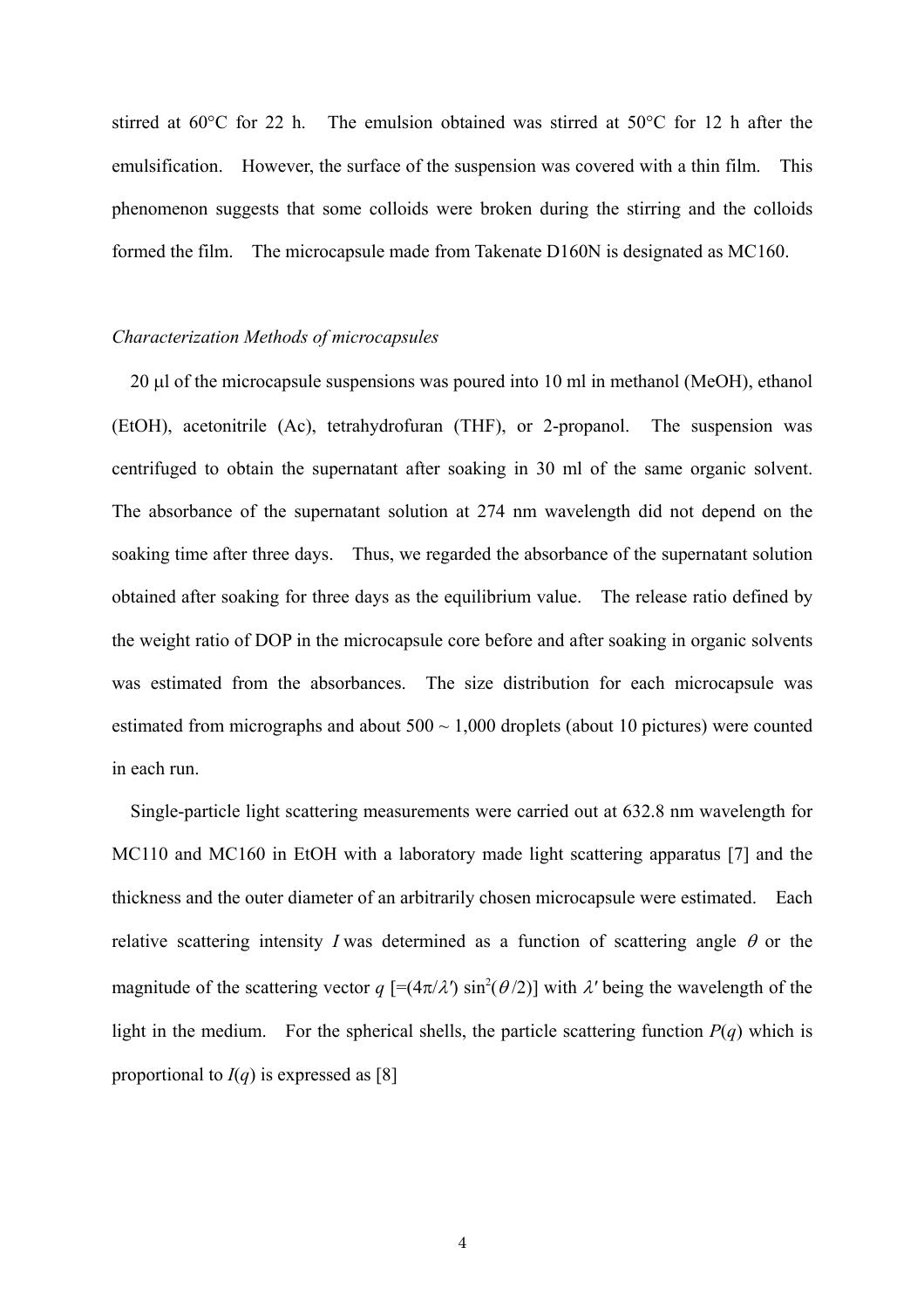$$
P(q) = \frac{9\pi}{2} \left\{ \frac{J_{3/2}(r_0 q)}{(r_0 q)^{3/2}} - \frac{\left(1 - \delta/r_0\right)^3 J_{3/2} \left[(r_0 - \delta)q\right]}{\left[(r_0 - \delta)q\right]^{3/2}} \right\}^2 \tag{1}
$$

$$
J_{3/2}(rq) = \sqrt{2/\pi}(rq)^{-3/2}[\sin(rq) - rq\cos(rq)]
$$
 (2)

Here,  $r_0$  and  $\delta$  are the outer radius of the shell and the thickness of the wall membrane, respectively.  $r_0$  and  $\delta$  of an arbitrarily chosen microcapsule were estimated by fitting the observed scattering curves to Eqs. (1) and (2). Details of the apparatus and analytical method are described in ref 7.

#### **3. Results and Discussion**

 The microcapsules were dispersed completely in ethanol, at least for several months, whereas they aggregated in 2-propanol and sank at the bottom. Table 1 shows the release ratios for various organic solvents. The release ratios for the microcapsules MC110 with the medium of EtOH, MeOH and Ac are unity within the experimental error. Thus, DOP contained in the core was completely replaced by the dispersing media. On the other hand, the release ratio for MC110 with THF is 0.9. This means that 10% of DOP remained in the core than in the outer dispersing medium  $(c<sub>0</sub>)$ . The difference of DOP concentration at the equilibrium state suggests that a certain amount of impurity such as oligomers of TCXDI remains in the core, since the concentration gradient through the membrane can not be achieved by the DOP-THF binary systems in both sides of the membrane. For MC160, each release ratio was about 20% smaller than that for MC110. One of the reasons should be the loss of the colloids during the synthesis described in the experimental section. Therefore, it is suggested for the same reason that for MC160 the core DOP is completely replaced by outer EtOH and MeOH, but certain amount of impurity is dissolved in the core when THF or Ac is used as the outer dispersing medium.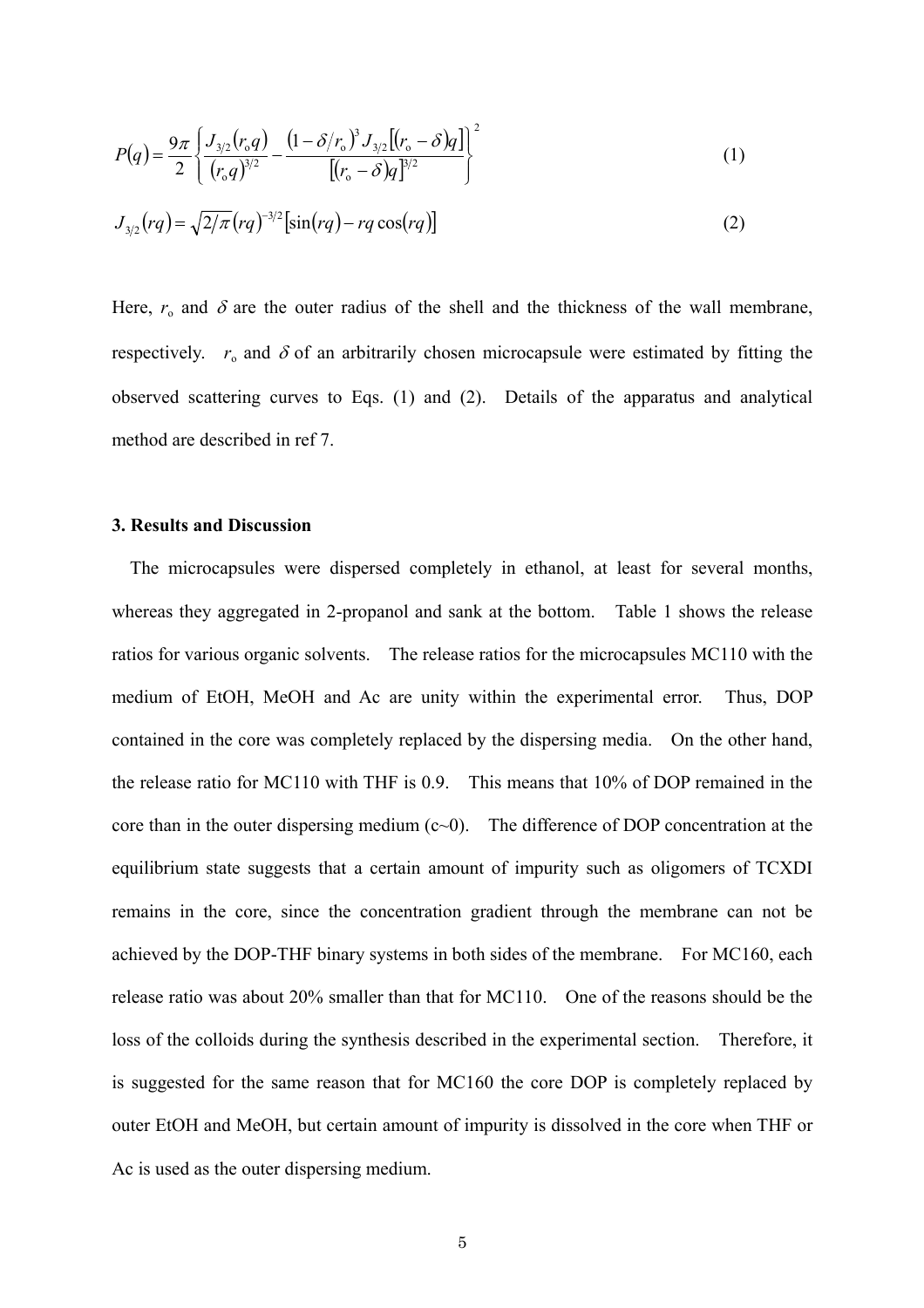Fig. 3 shows the size distribution of the microcapsule MC110 in the varius solvents. It is seen that the size distribution of MC110 in THF and Ac were appreciably smaller than that in water, MeOH, and EtOH and almost as large as unfilled circles for the microcapsule redispersed in pure water after soaking in EtOH. On the other hand, the size distribution of MC160 is almost independent of dispersing organic solvent, as shown in Fig. 4. The result shows that the swelling or shrinking behavior of wall membrane strongly depend on the small difference of the chemical structure of the membrane. All the organic solvents used in this study are good solvents and poor solvents of PUU. Thus, the microcapsule membrane should be more or less shrunken by soaking them in the solvents.

 Four examples of the relative scattering intensity *I*(*q*) of the microcapsules MC110 and MC160 in EtOH are illustrated in Fig. 5 and 6, respectively. Angular dependence of the intensity for each microcapsule has several peaks characteristics to sphere particles / spherical shells. Because DOP is replaced completely by EtOH, the microcapsule can be modeled by the spherical shells with the same dispersing medium both the inside and the outside the shell. We analyzed the observed data by a least-squares method fit to eqs (1) and (2). The estimated parameters ( $r_0$  and  $\delta$ ) for each microcapsule are indicated in each panel of Figs. 5 and 6. The theoretical curves calculated with the parameters reasonably agrees with the experimental ones. The estimated ratios of  $\delta$  to  $r_0$  were 0.11  $\pm$  0.01 and 0.10  $\pm$  0.01 for MC110 and MC160, respectively.

 If all the monomer molecules are contributed to the wall membrane polymer network and the polymer neither swells nor shrinks, the ratio of  $\delta$  to  $r_0$  is given by

$$
\delta/r_{\rm o} = 1 - \sqrt[3]{\phi/(1+\phi)}\tag{3}
$$

The ratios  $\delta / r_0 = 0.10 \sim 0.11$  determined by the scattering method are significantly smaller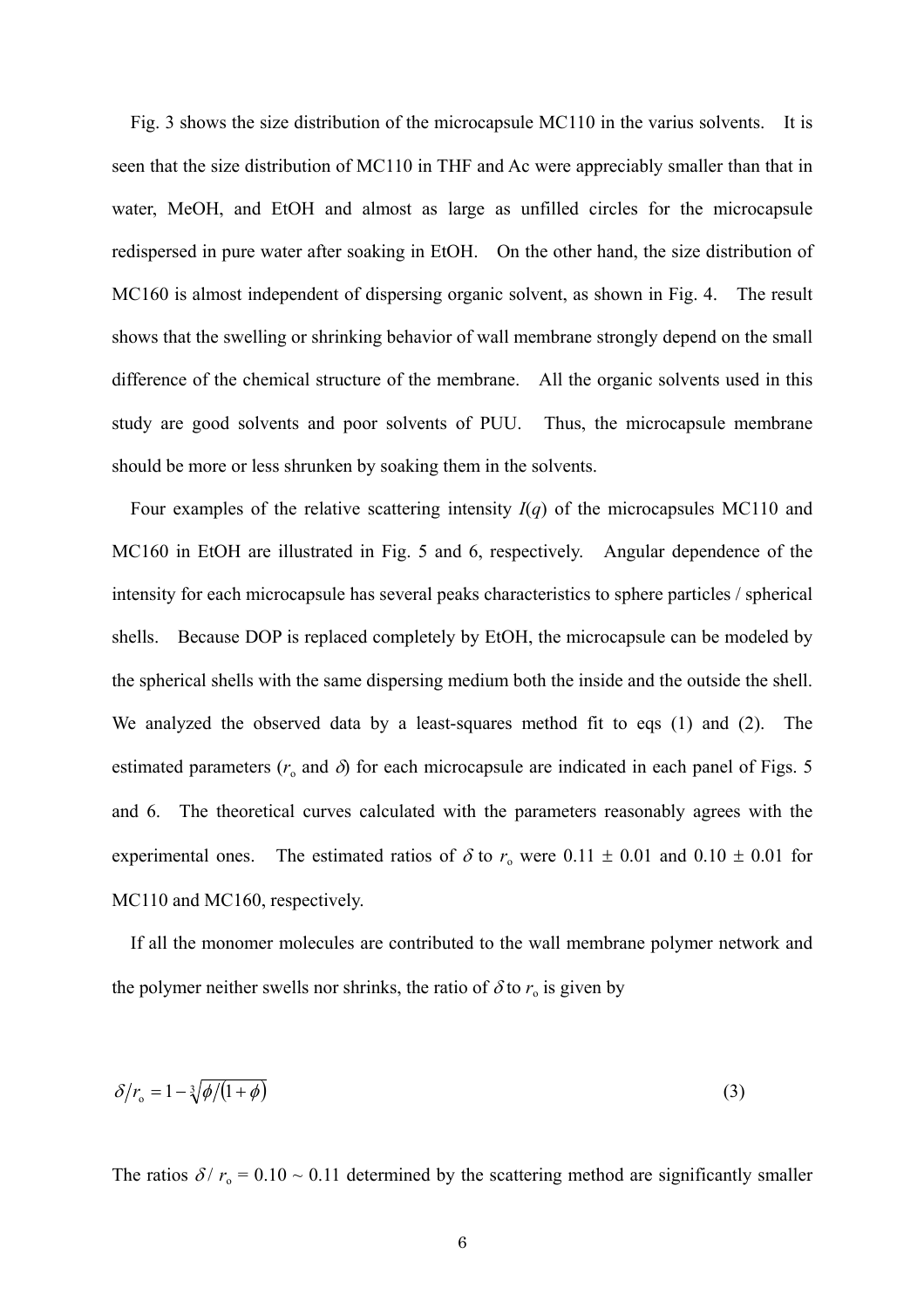than 0.17 calculated by this equation with the preparation condition of  $\phi = 1.3$ . These results support the shrinking of PUU membrane in the dispersing solvents.

# **4. Conclusions**

 We have manufactured poly(ureaurethane) microcapsules having polyethylenegrycol chains on the surface. The microcapsules were well dispersed in various organic solvents. Their dimensional properties and permeability have been investigated in four organic solvents and the following conclusions have been derived. (1) DOP core replaced by EtOH and MeOH when the microcapsules were dispersed in the solvent. (2) The wall membrane of MC110 in methanol and ethanol do not shrink as highly as that in water, tetrahydrofuran, and acetonitrile whereas the diameter of MC160 was independent of the dispersing organic solvent. (3) The membrane thickness estimated from a single-particle light scattering method was significantly smaller than those calculated from the volume ratio of the core material to the wall-forming material, which can be attributed to poor affinity of PUU membrane and the organic solvents.

#### **Acknowledgement**

 $\overline{a}$ 

 This research was partially supported by Japan Society for the Promotion of Science Grant-in-Aid for Exploratory Research, 13875119 and by Ministry of Education, Culture, Sports, Science, and Technology (MEXT) Grant-in-Aid for Young Scientists (B), 14750703.

[1] T. Kondo J. Oleo Sci., 50 (2001) 143.

<sup>[2] (</sup>a) T. Yamamoto, T. Dobashi, M. Kimura and C.-P. Chang, Colloids and Surfaces. B: Biointerfaces, 25 (2002) 305. (b) T. Sato, S. Shibako, T. Yamamoto, K. Ichikawa and T. Dobashi, J. Membr. Sci., 213 (2003) 25. (c) C.-P. Chang, T. Yamamoto, M. Kimura, T. Sato, K. Ichikawa and T. Dobashi, J. Controlled Release. 86 (2003) 207. (d) T. Furukawa, S.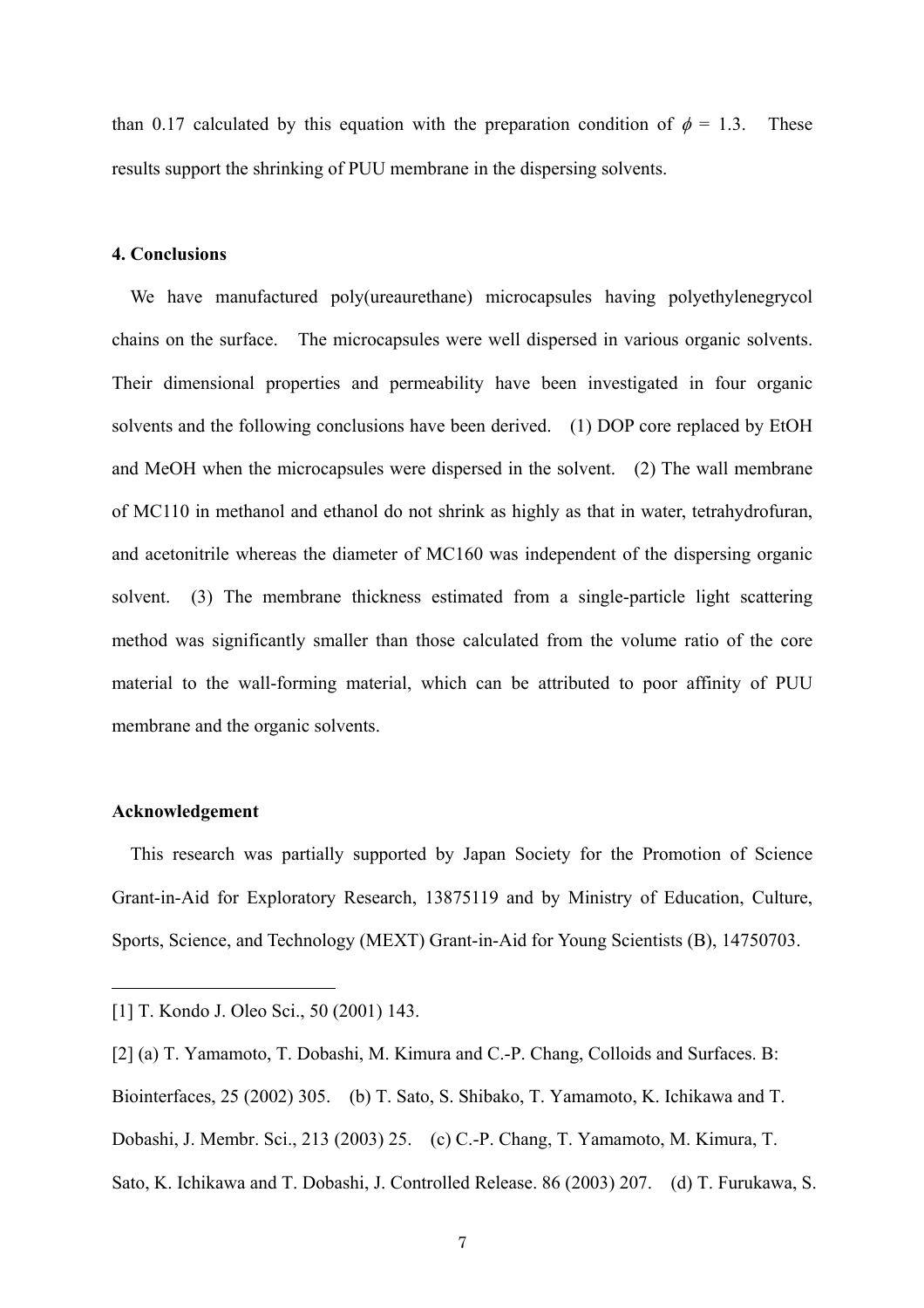Hung, T. Yamamoto, K. Terao, K. Ichikawa, and T. Dobashi, T. Trans. Mater. Res. Soc. Jpn., 28 (2003) 989.

- [3] C.-P. Chang, M. Kimura, T. Yamamoto, M. Nobe, M. and T. Dobashi, Colloids and Surfaces. B: Biointerfaces, 30 (2004) 123.
- [4] (a) Y. Wakata and K. Ichikawa, (Fuji Film Co.). Jpn. Kokai Tokkyo Koho, 10 114,153,
- May 6, 1998. (b) U. S. Patent 5,916,680, June 29, 1999.

 $\overline{a}$ 

- [5] T. Dobashi, B. Chu, in M. J. Milling (Ed.), Surface Characterization Method, Marcel Decker: New York, 1999, Chapter 8.
- [6] (a) T. Dobashi, H. Ishimaru, A. Sakanishi and K. Ichikawa, Langmuir, 3071 (2003) 19.
- (b) T. Dobashi, T. Furukawa, K. Ichikawa and T. Narita, Langmuir, 18 (2002) 6031.
- [7] T. Dobashi, T. Narita, J. Masuda, K. Makino, T. Mogi, H. Ohshima, M. Takenaka and B. Chu, Langmuir, 14 (1998) 745.
- [8] M. Kerker, J. P. Kratohvil and E. Matijevic, J. Opt. Sci. Am., 52 (1962) 551.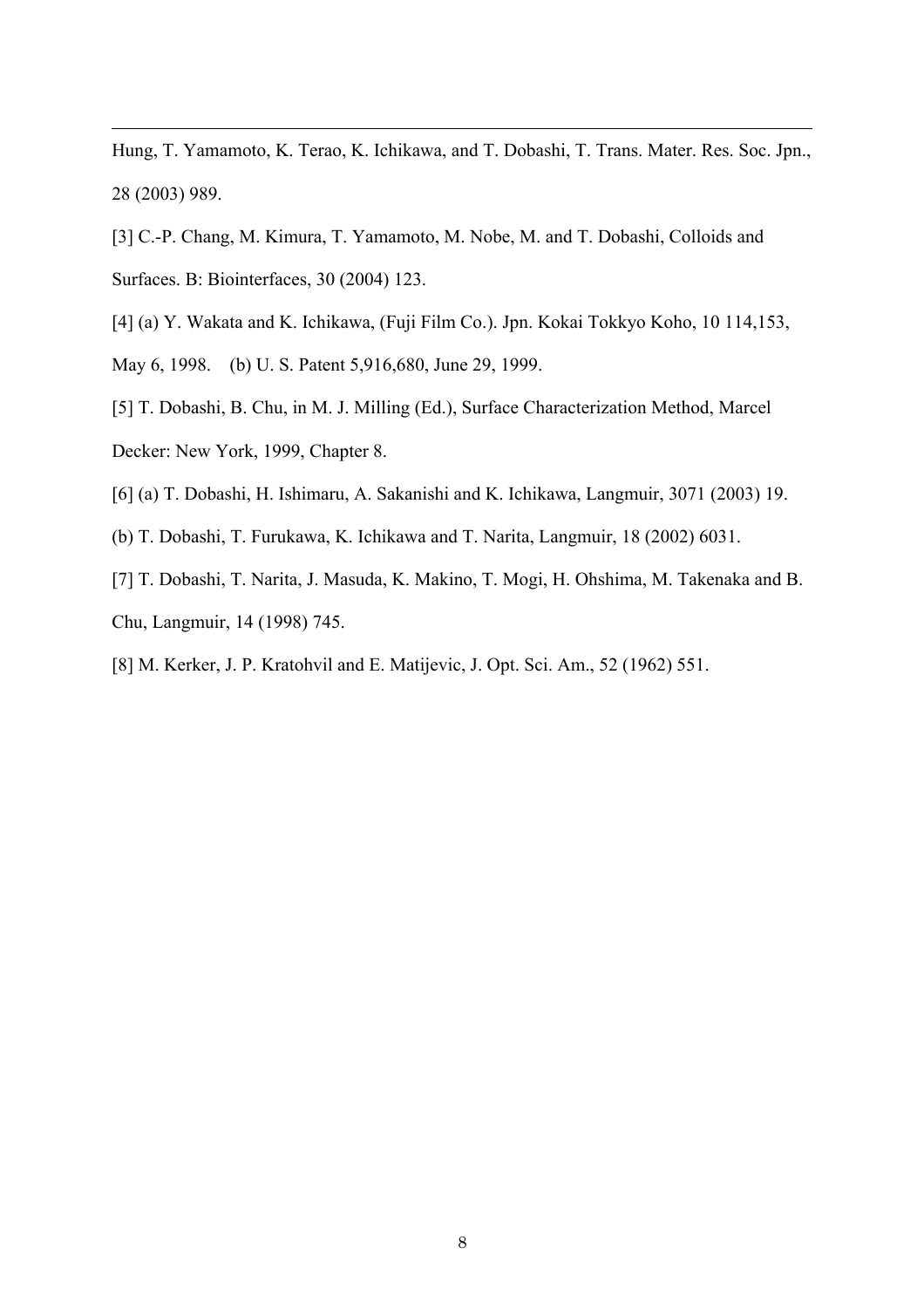|              | Dispersant                 |                  |                  |           |
|--------------|----------------------------|------------------|------------------|-----------|
|              | <b>EtOH</b>                | <b>MeOH</b>      | <b>THF</b>       | Ac        |
| Microcapsule | Release ratio <sup>a</sup> |                  |                  |           |
| <b>MC110</b> | 1.0,                       | 1.0 <sub>6</sub> | 0.8 <sub>7</sub> | $0.9_{8}$ |
| <b>MC160</b> | 0.7 <sub>1</sub>           | 0.8 <sub>1</sub> | 0.6 <sub>7</sub> | $0.6_{4}$ |

Table 1. Release ratio of DOP from the microcapsule

<sup>a</sup> Determined from absorbance of the supernatant at 274 nm wavelength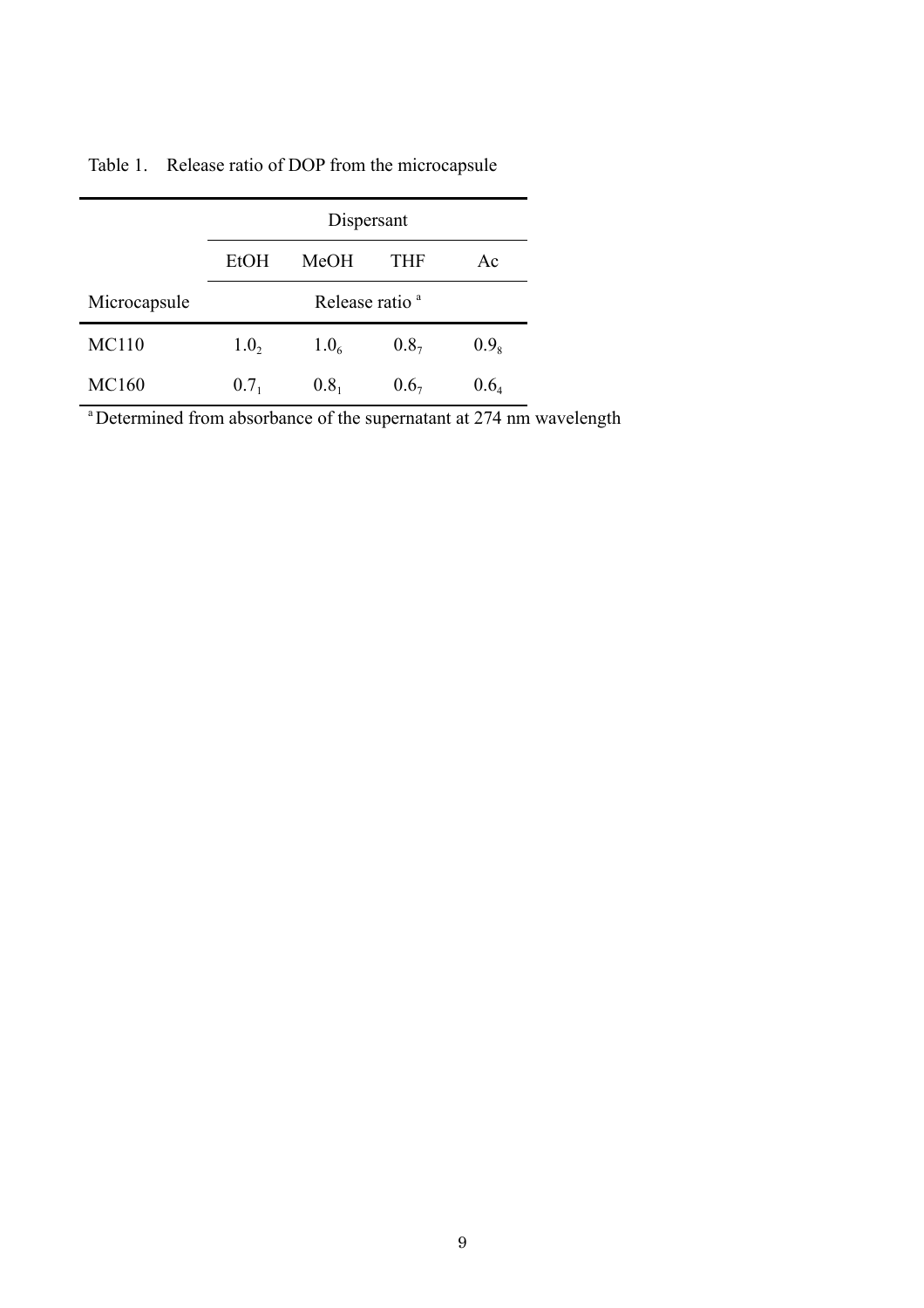# Figure Caption

Fig. 1. Schematic representation of exchange of the inner medium.

Fig. 2. A part of chemical structure of PUU microcapsule.

Fig. 3. Size distribution of the microcapsules MC110 in water (filled circles), MeOH (filled squares), EtOH (filled triangles), THF (unfilled triangles), Ac (unfilled squares), water after soaking in EtOH (unfilled circles).

Fig. 4. Size distribution of the microcapsules MC160 in various solvents. Symbols indicate the same meanings as Fig. 3.

Fig. 5. Plots of the scattering intensity  $I(q)$  vs the absolute value of the scattering vector *q* for the microcapsules MC110 in EtOH. Solid curves, theoretical values calculated from eqs (1) and (2) with indicated parameters.

Fig. 6. Plots of *I*(*q*) vs *q* for the microcapsules MC160 in EtOH. Solid curves, theoretical values calculated from eqs (1) and (2) with indicated parameters.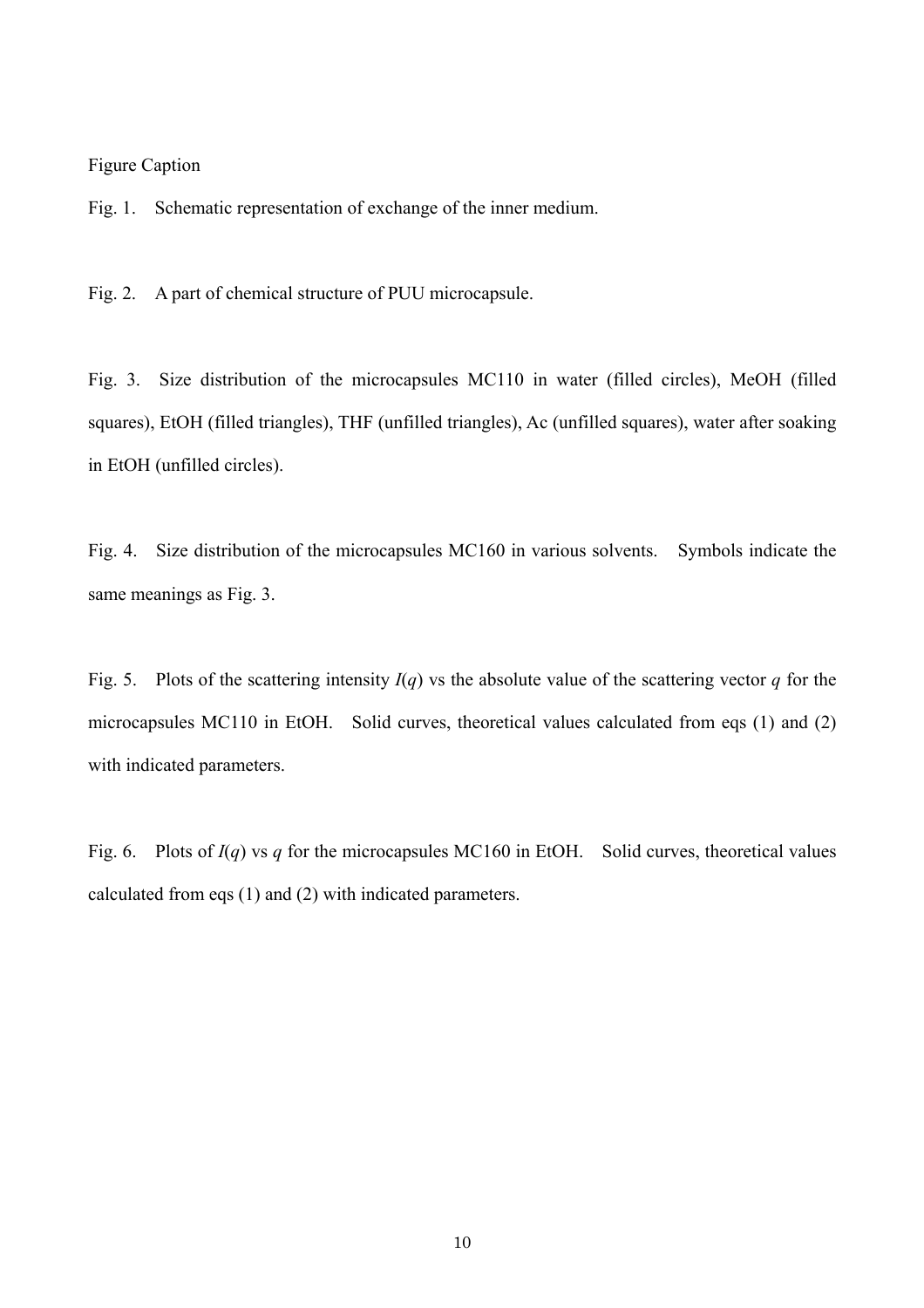

Fig. 1. Terao et al.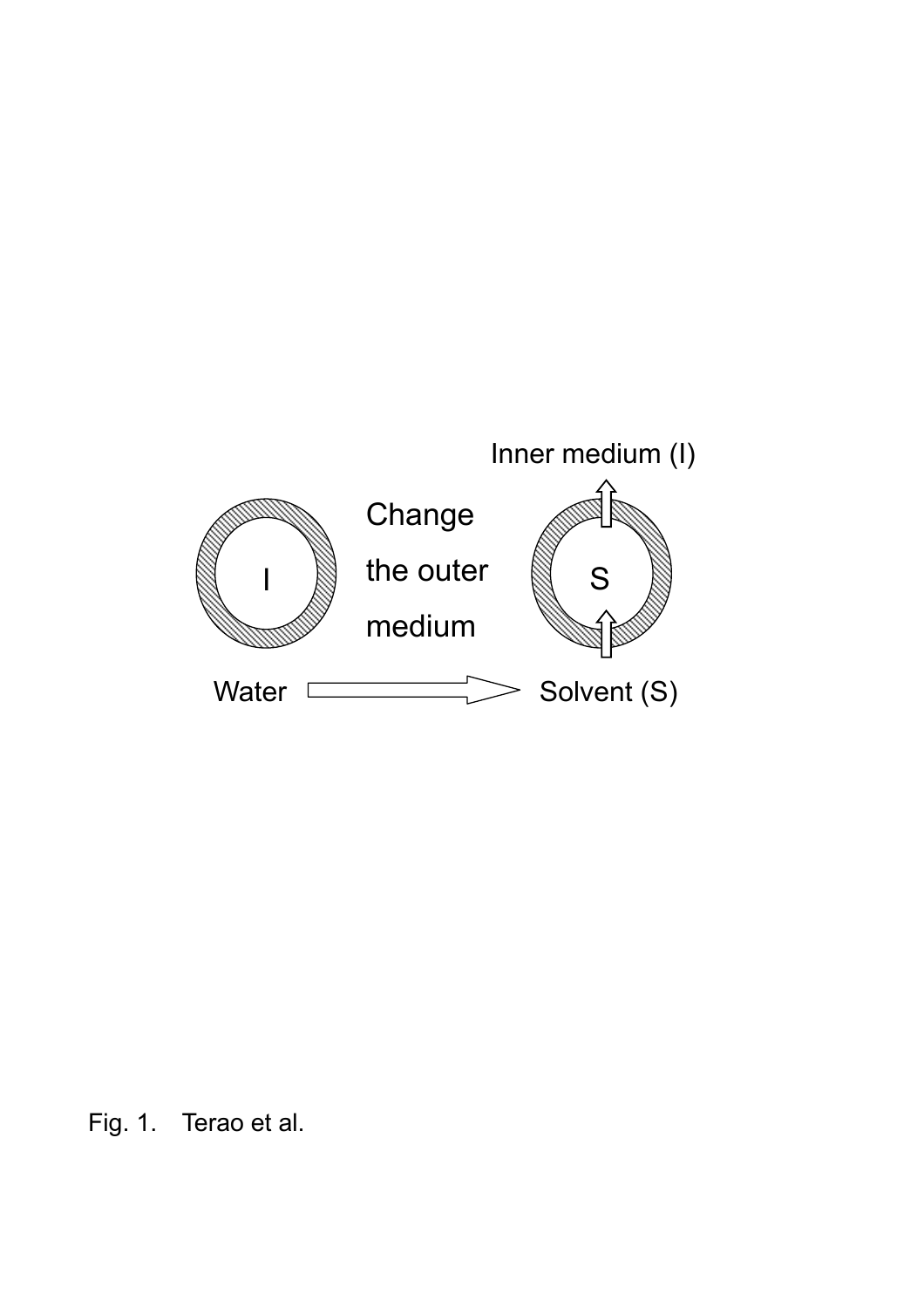

Fig. 2. Terao et al.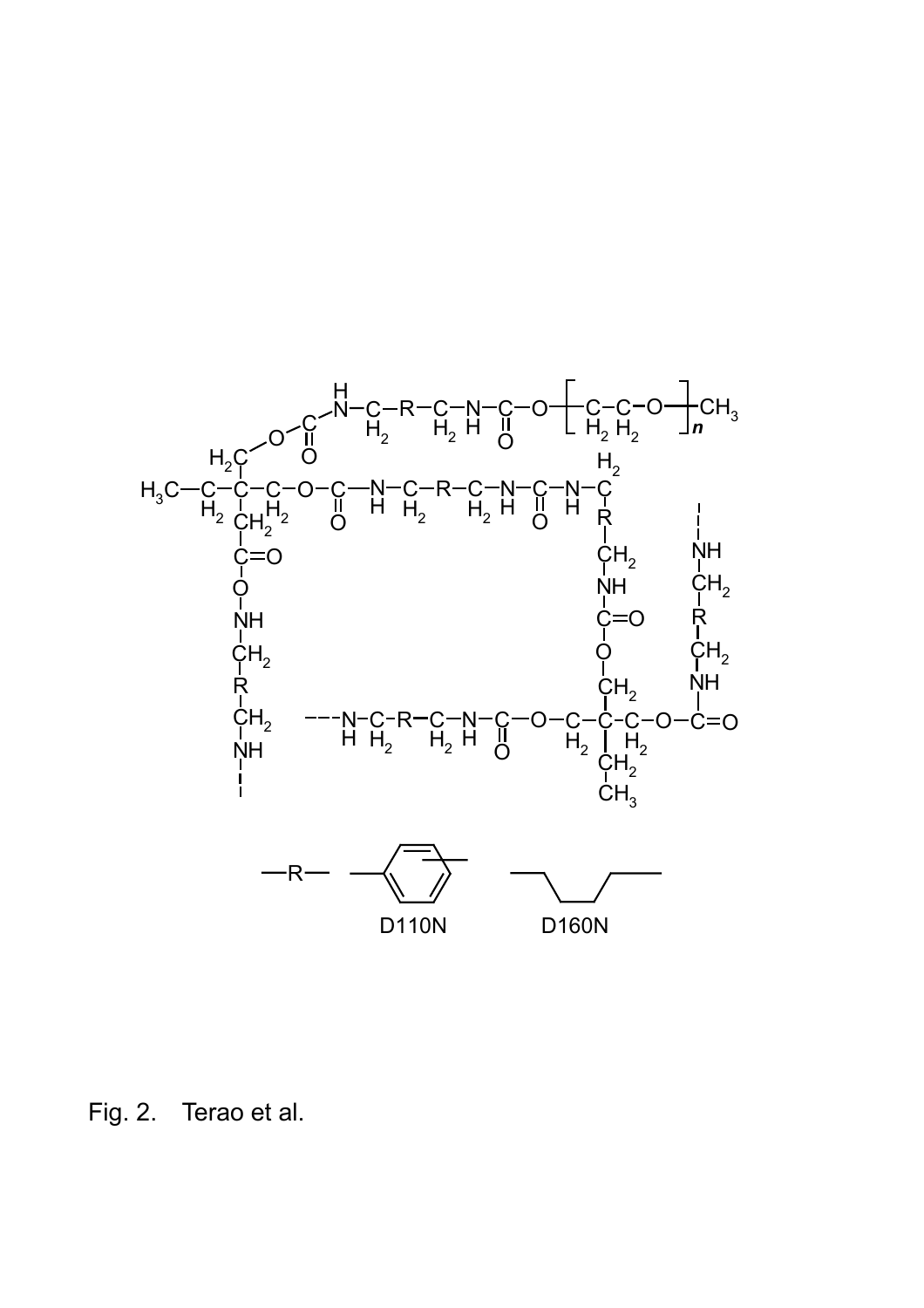

Fig. 3. Terao et al.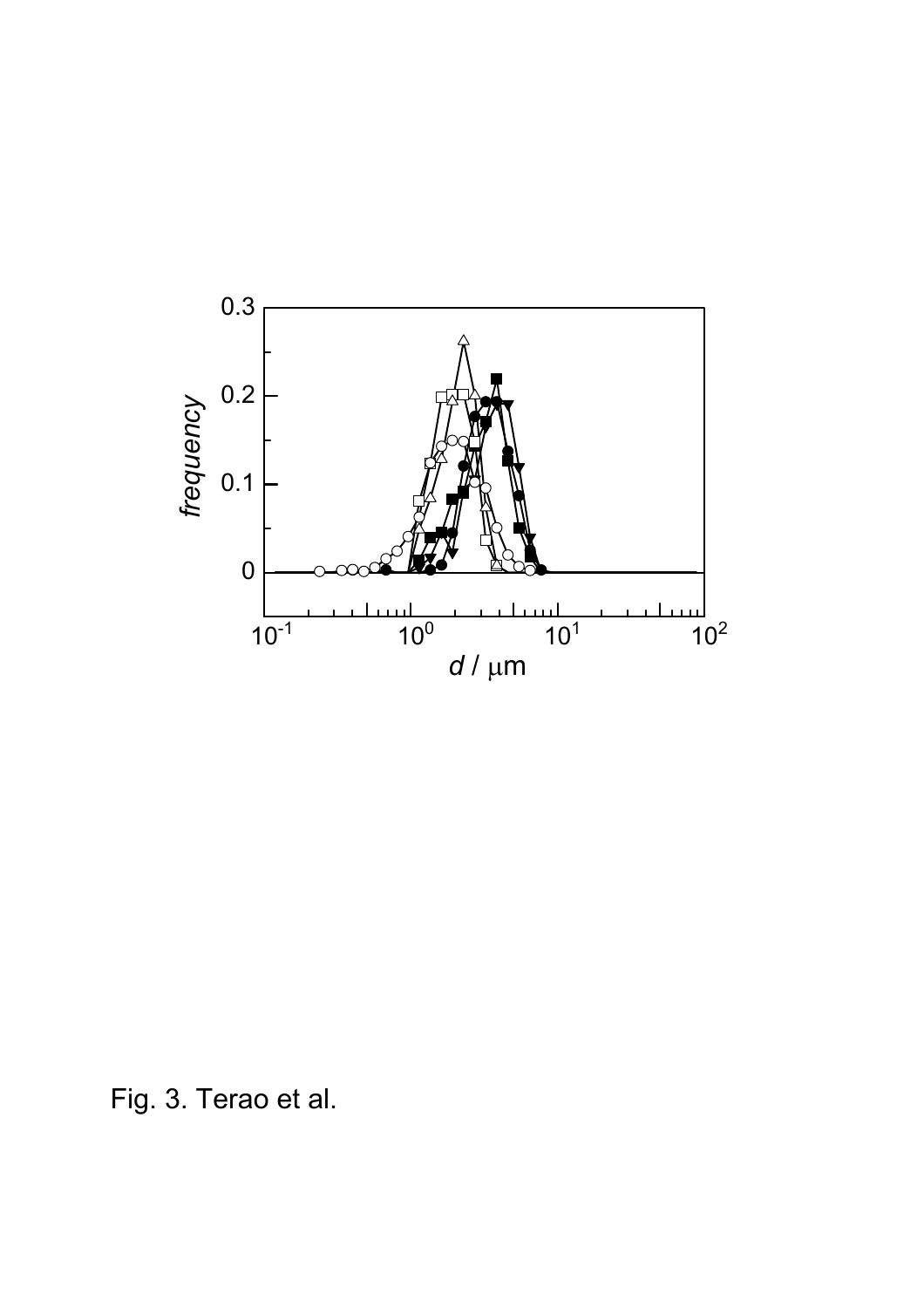

Fig. 4. Terao et al.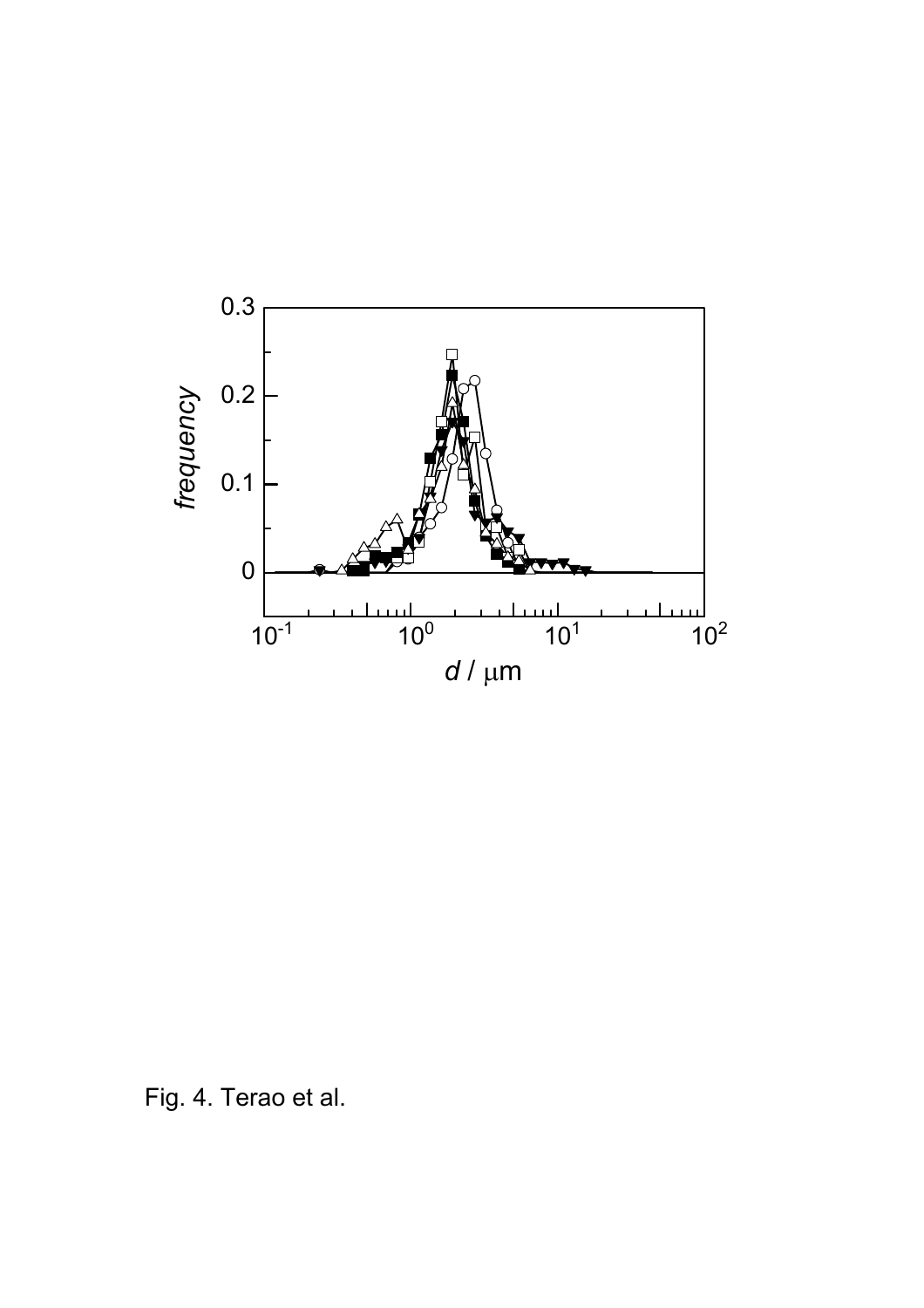

Fig. 5. Terao et al.